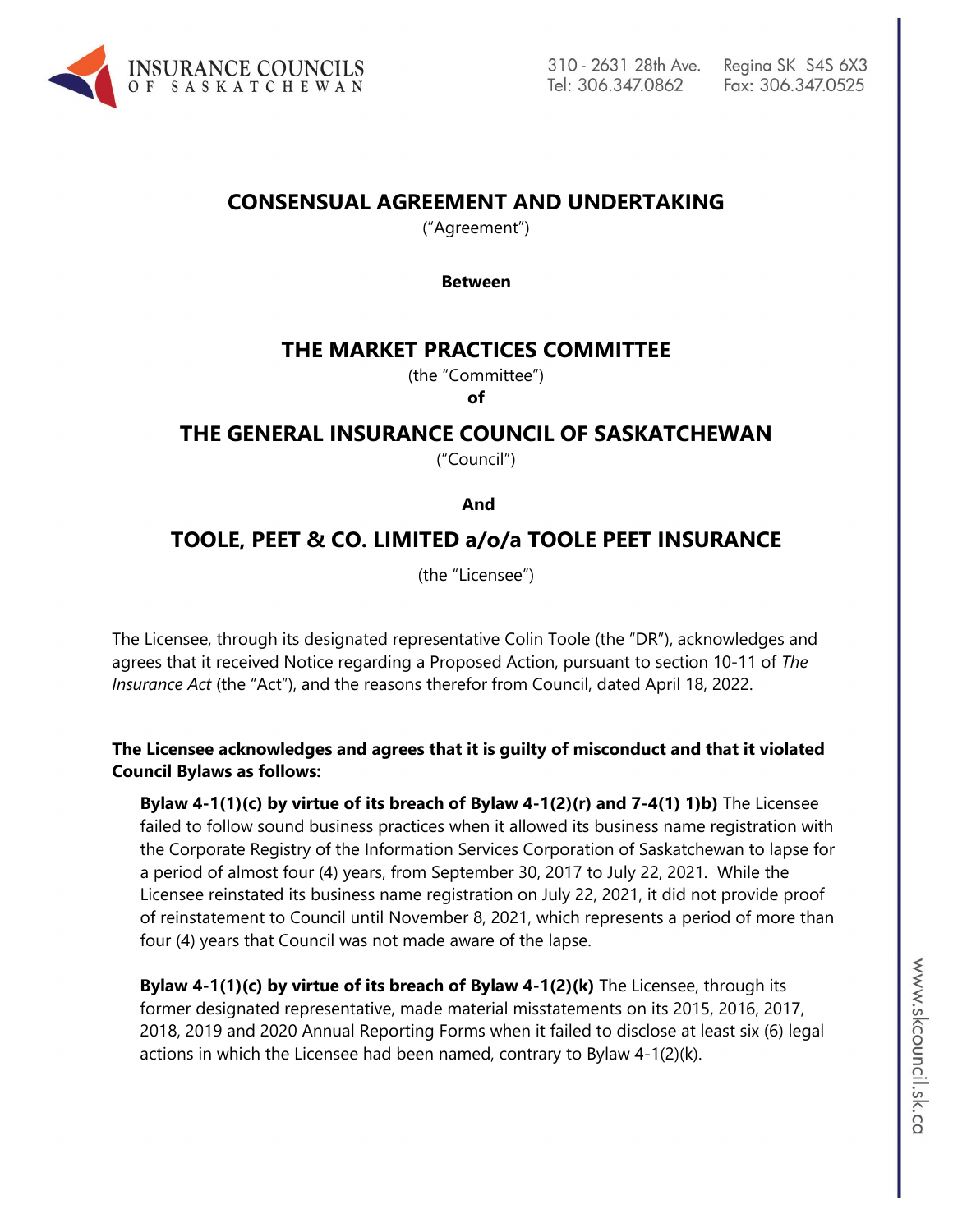

### **The Licensee, through its DR, acknowledges and agrees that:**

- a. The Licensee's right to make a written submission to or appear before the Committee at an oral hearing to make representations as to why this action should not be taken has been explained and that it fully understands its rights and/or obligations.
- b. The Licensee waives its right to make a written submission to the Committee or to appear before the Committee at an oral hearing and chooses to resolve this matter by way of this Agreement and accordingly waives any right of appeal with respect to this action.
- c. This Agreement does not preclude the Council from pursuing any other investigation and/or sanctions against the Licensee for activities not identified in this Agreement that may be in violation of the Act, *The Insurance Regulations* or Council Bylaws.
- d. The Licensee has been advised that it is in its best interest to obtain independent legal advice before entering into this Agreement. The Licensee has either:
	- a. obtained such independent legal advice prior to executing this Agreement; or
	- b. has willingly chosen not to obtain such advice prior to executing this Agreement.
- e. The DR hereby affirms that he has read and understands the terms of this Agreement and is signing it voluntarily on behalf of the Licensee

### **The Licensee, having waived its rights, accepts and undertakes to fulfill the sanctions imposed by the Committee as follows:**

- a. Pay a penalty in the amount of \$5,000.00.
- b. Pay the costs of investigation in the amount of 4 hours  $x$  \$110.00 per hour = \$440.00.
- c. Pay the fine and costs within 30 days from the date of receipt of this Agreement.